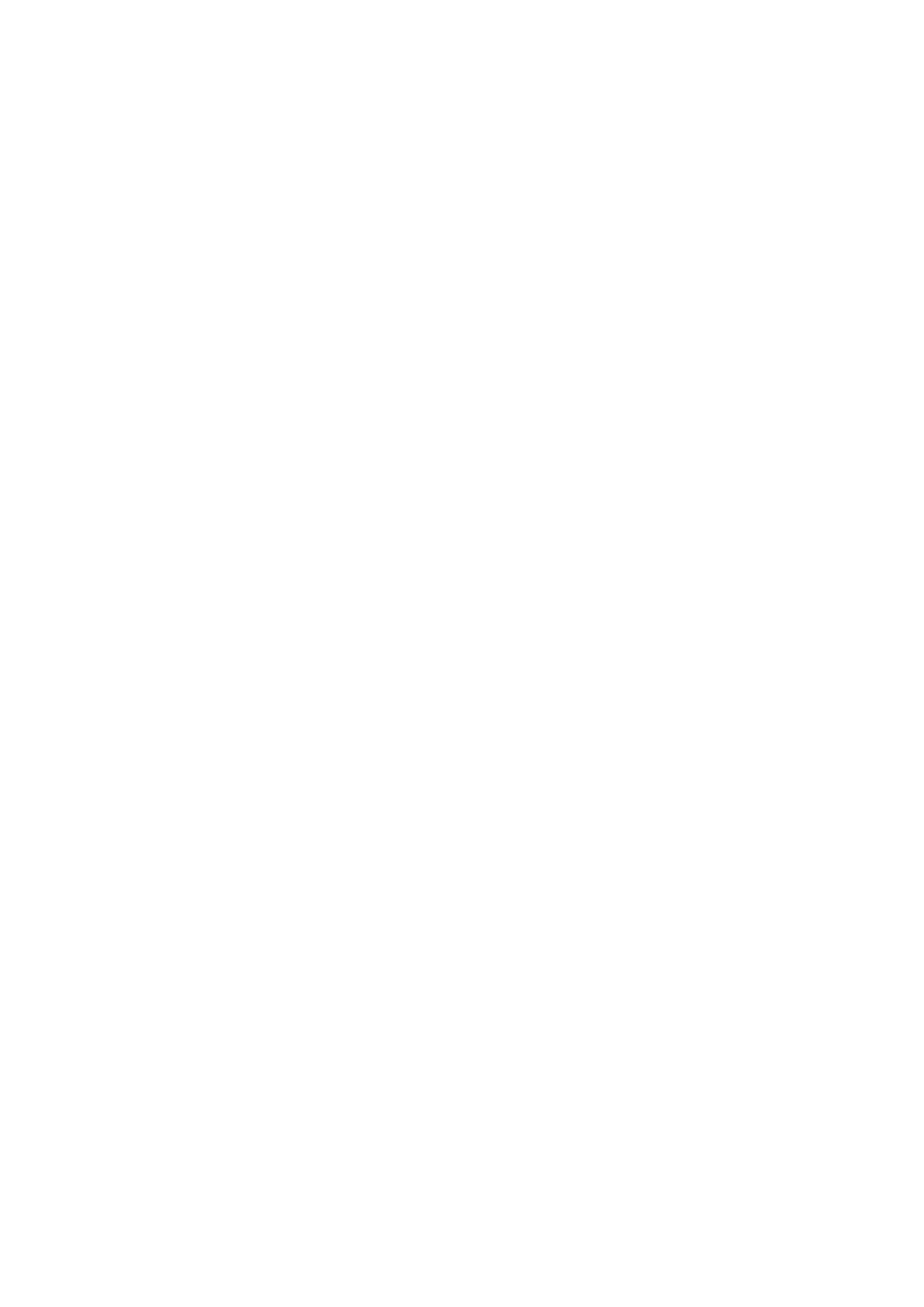## **Edinburgh**

Survey of Gardens and Designed Landscapes Summary Report

## **Contents**

| 1 | Introduction                                                        | 5  |
|---|---------------------------------------------------------------------|----|
| 2 | Methodology                                                         | 5  |
| 3 | Consultations                                                       | 6  |
| 4 | Stage 1 Survey                                                      | 6  |
| 5 | Stage 2 Site Reports                                                | 7  |
| 6 | <b>General Observations</b>                                         | 8  |
| 7 | Recommendations                                                     | 10 |
|   | Sources used for Stage 1<br><b>Published Sources</b><br><b>Maps</b> | 11 |

[NOTE Revisions in November 2009 are shown in bold](#page-10-0)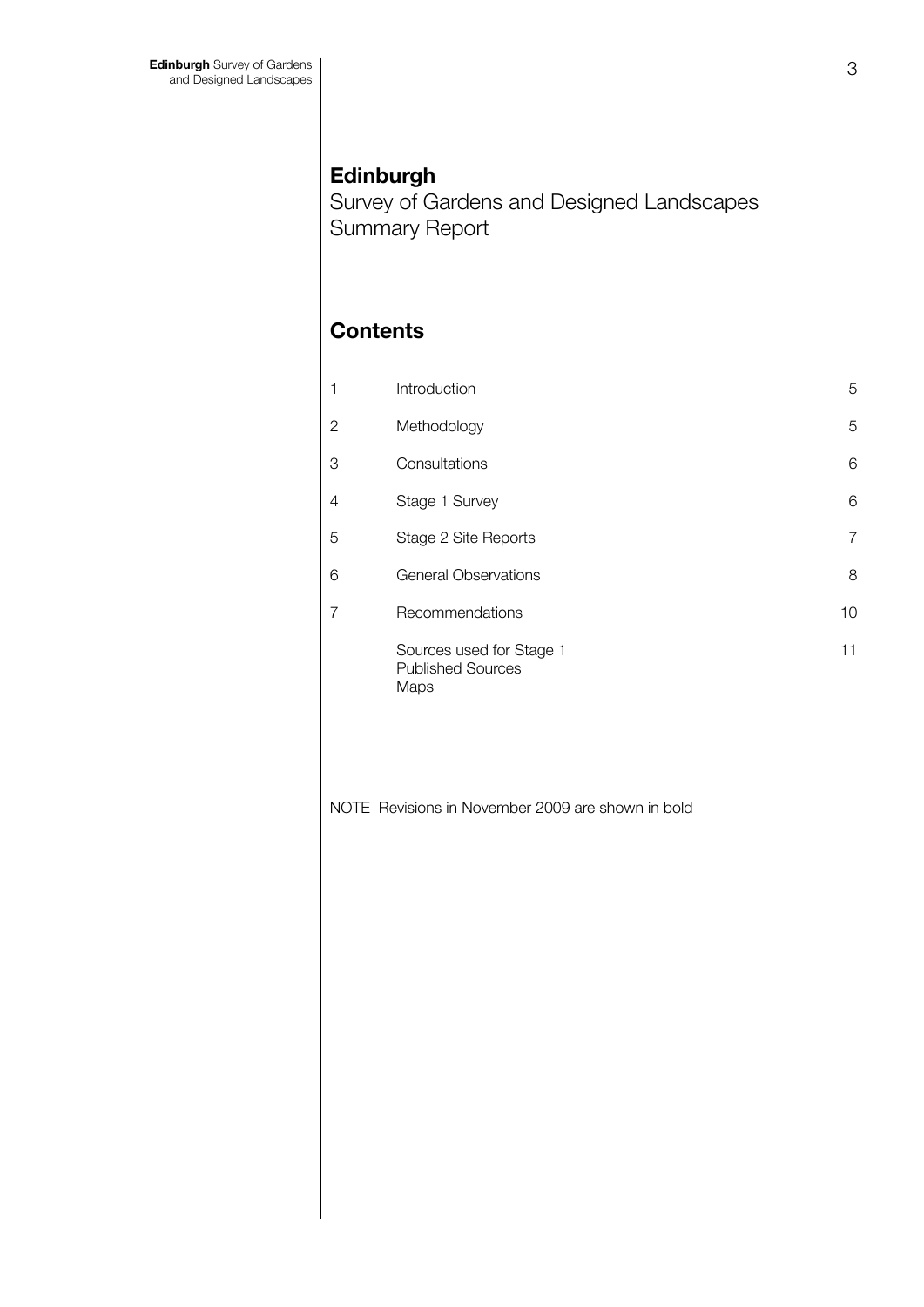**Edinburgh** Survey of Gardens and Designed Landscapes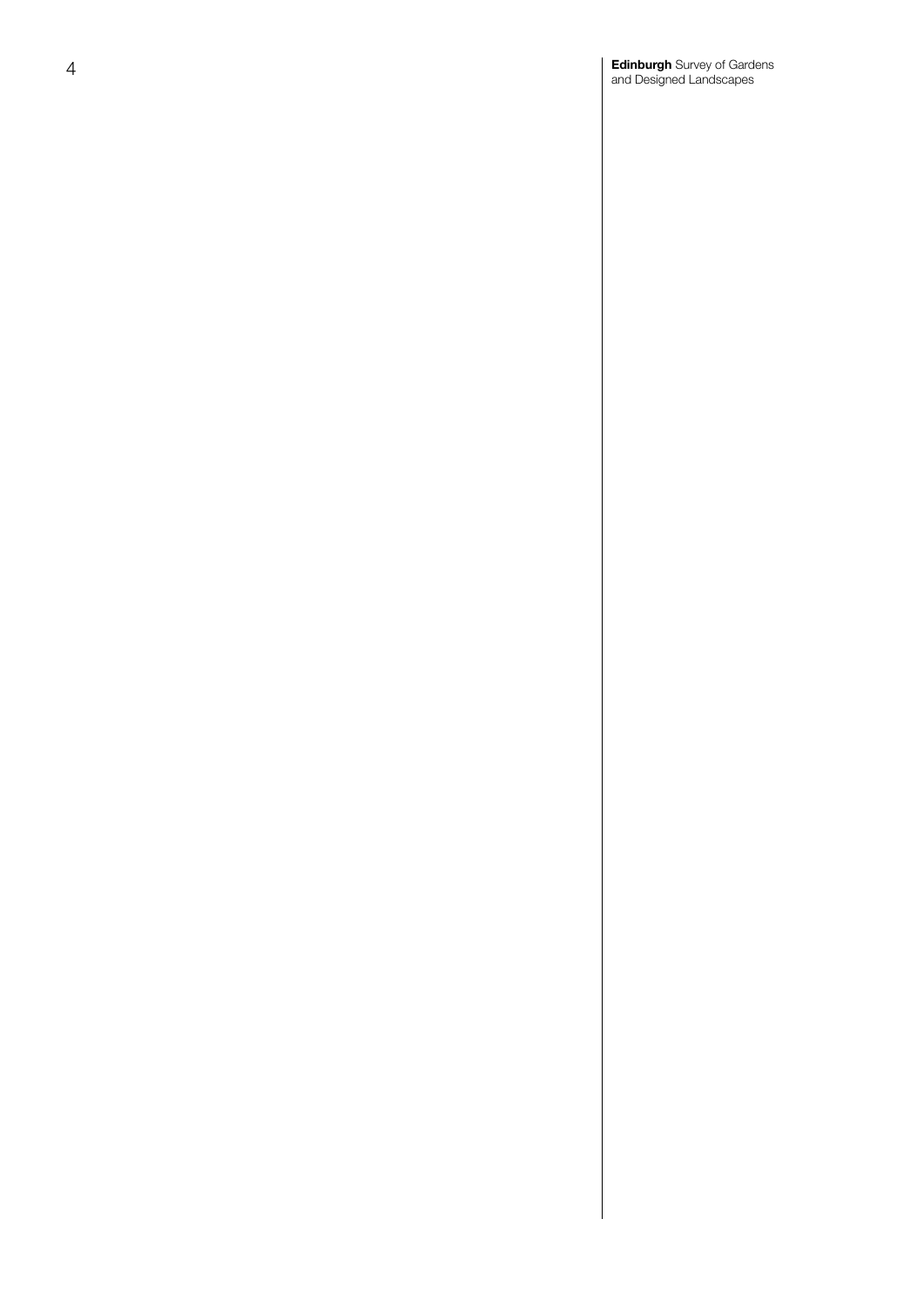### <span id="page-4-0"></span>**1 Introduction**

Gardens and designed landscapes contribute in many ways to the value of the historic city centre, suburbs and rural hinterland of Edinburgh. A wide range of types of designed green space – from Princes Street Gardens and other New Town Gardens, through public parks, cemeteries and institutional grounds, to former landed estates that survive in various degrees of preservation – contrast with the architecture of the city, contribute to visual and natural diversity and provide valued recreational assets.

*An Inventory of Gardens and Designed Landscapes in Scotland* is compiled and maintained by Historic Scotland and identifies gardens and designed landscapes of national importance. The effect of proposed development on a garden or designed landscape is a material consideration in the determination of a planning application. Planning authorities are required to consult with Scottish Ministers through Historic Scotland on any proposed development that may affect a site contained in the Inventory (Scottish Planning Policy SPP 23). National Planning Policy Guidelines (NPPG 23: Natural Heritage) also refers to the gardens and designed landscapes included in the Inventory and their importance in terms of their scenic quality and historic interest, and their often containing valuable wildlife habitats and other features of natural heritage interest.

The value of a more comprehensive record that includes gardens and designed landscapes of regional and local significance is recognised by many planners, conservation groups and historians. In Paragraph 3.7 of its policy statement Scottish Historic Environment Policy (October 2008) Historic Scotland acknowledges the contribution made by these non-Inventory landscapes to the local historic environment and landscape character, and encourages planning authorities to develop appropriate policies for their identification and future management. The purpose of this survey, therefore, has been to list and describe sites of value that are currently afforded neither recognition nor protection from detrimental development under existing official records within the present planning system.

City of Edinburgh Council commissioned Peter McGowan Associates, landscape architects, with Christopher Dingwall, garden historian, to survey gardens and designed landscapes within the Edinburgh area. The principle objective of the study has been, through desk review, research and field survey, to identify all significant gardens and designed landscapes – including those of local and regional value, as well as previously unrecognised sites of national value, and their significant existing features.

## **2 Methodology**

The survey methodology falls into two stages. First, a desk-based search to identify all potential sites of value using a small range of historical maps and published sources. Second, selection of the sites for detailed research and visual survey to produce an individual survey report on each site. For the second stage of the survey, a wider range of historical maps and published sources, both printed and in web-based, was used, although the time allocation for each site precluded primary archival research.

The first stage of the survey produced a long list of **315** sites and included public parks and open spaces, private estates, institutional grounds (schools, university campuses and halls, business parks, hospitals etc), cemeteries, allotments, villa groups, golf courses and vestigial sites. This list includes the eighteen *Inventory* sites within the Edinburgh area and all the New Town gardens (thirty-seven identified, not all of which are covered in a group entry in the *Inventory*). The process of identifying these sites is entirely document based and so no qualitative evaluation has been made of the sites in the long list.

From the long list, forty-eight priority sites were chosen for detailed reports. These sites were selected principally because they are, or are likely to be, the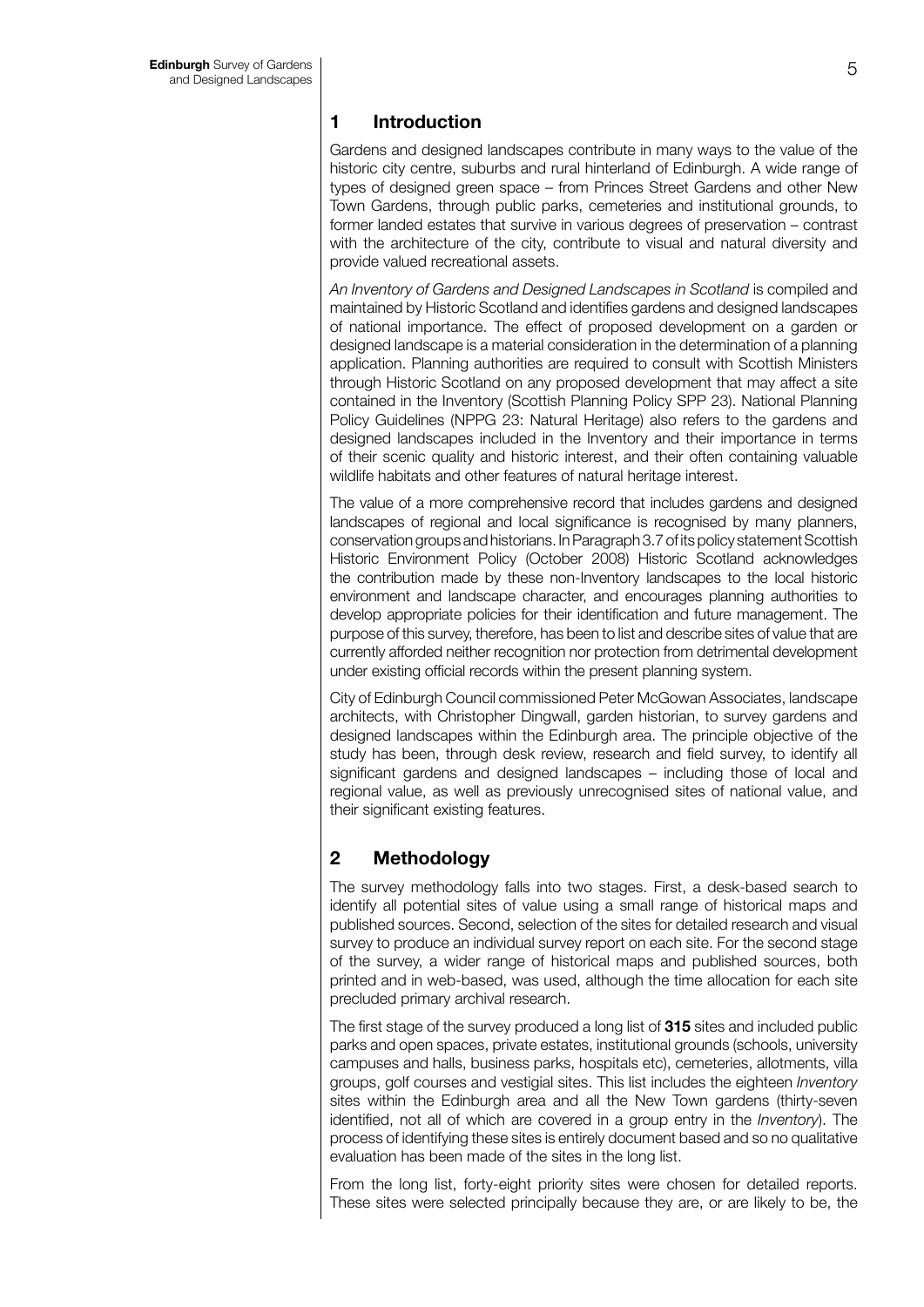<span id="page-5-0"></span>subject of development proposals or on account of the level of development activity in their vicinity, although some sites were selected for a variety of other reasons, as discussed in Section 5.

All the **315** sites identified in the long list have been plotted in the Council's GIS map base. The forty-eight sites with detailed reports have additional information plotted, covering the built and planted features of the designed landscape, to produce a plan for each site.

Stage 1 and the research for Stage 2 were undertaken during 2006. Most site visits were undertaken in 2007, although some visits continued into 2008-09 where there were access difficulties. Stage 2 site report were written up during 2008 and early 2009.

## **3 Consultations**

The client department has been City of Edinburgh Council City Development Department and regular planning and progress meetings have been held with the department's representative, Frances Jarvie, Principal Planner, Natural Heritage. At various stages during the survey Historic Scotland and the Garden History Society in Scotland have been consulted. In addition other stakeholders including Scottish Natural Heritage, City of Edinburgh Council Culture and Leisure Department, City of Edinburgh Council Archaeologist, Scottish Natural Heritage and Royal Commission on the Ancient and Historical Monuments of Scotland (RCAHMS) have been consulted on the draft reports. **Public consultation took place during summer 2009 and resulted in three additions to the long list and other minor amendments to this summary and site reports.**

In most cases, owners or occupiers have been contacted regarding access for site surveys, although not in the case of publicly-accessible or communally-owned sites.

## **4 Stage 1 Survey**

The main purpose of Stage 1 was to provide a basic and comprehensive list of sites from which to select sites worthy of further investigation. A range of site categories was included, as shown below. The sites also varied widely in terms of size and quality, although the process of identification did not include a qualitative assessment. The resulting list and their mapping in the GIS database therefore covers sites of a great range of values that may be significant at local, regional or national level in terms of the Inventory parameters of aesthetic, historical, horticultural, architectural, scenic, nature conservation and archaeological values. Included is this list are sites such as playing fields and allotments of local value that will rate very lowly, as well as nationally important parks and estate landscapes that will have high or outstanding values.

The categories and numbers of sites are as follows.

| Allotment sites                                          | 19  |
|----------------------------------------------------------|-----|
| Cemetery sites                                           | 23  |
| Commercial (offices, hotels, exhibition ground etc)      | 7   |
| Fragmented with mixed use                                | 2   |
| Golf courses                                             | 15  |
| Institutional (schools, universities, hospitals etc)     | 35  |
| New Town gardens                                         | 35  |
| Private gardens and estates                              | 49  |
| Public parks and open spaces                             |     |
| (incl. Royal Park & Royal Botanic Garden)                | 101 |
| Utilities                                                | 1   |
| Vestigial sites                                          | 16  |
| Villa groups (large houses and gardens with group value) | 12  |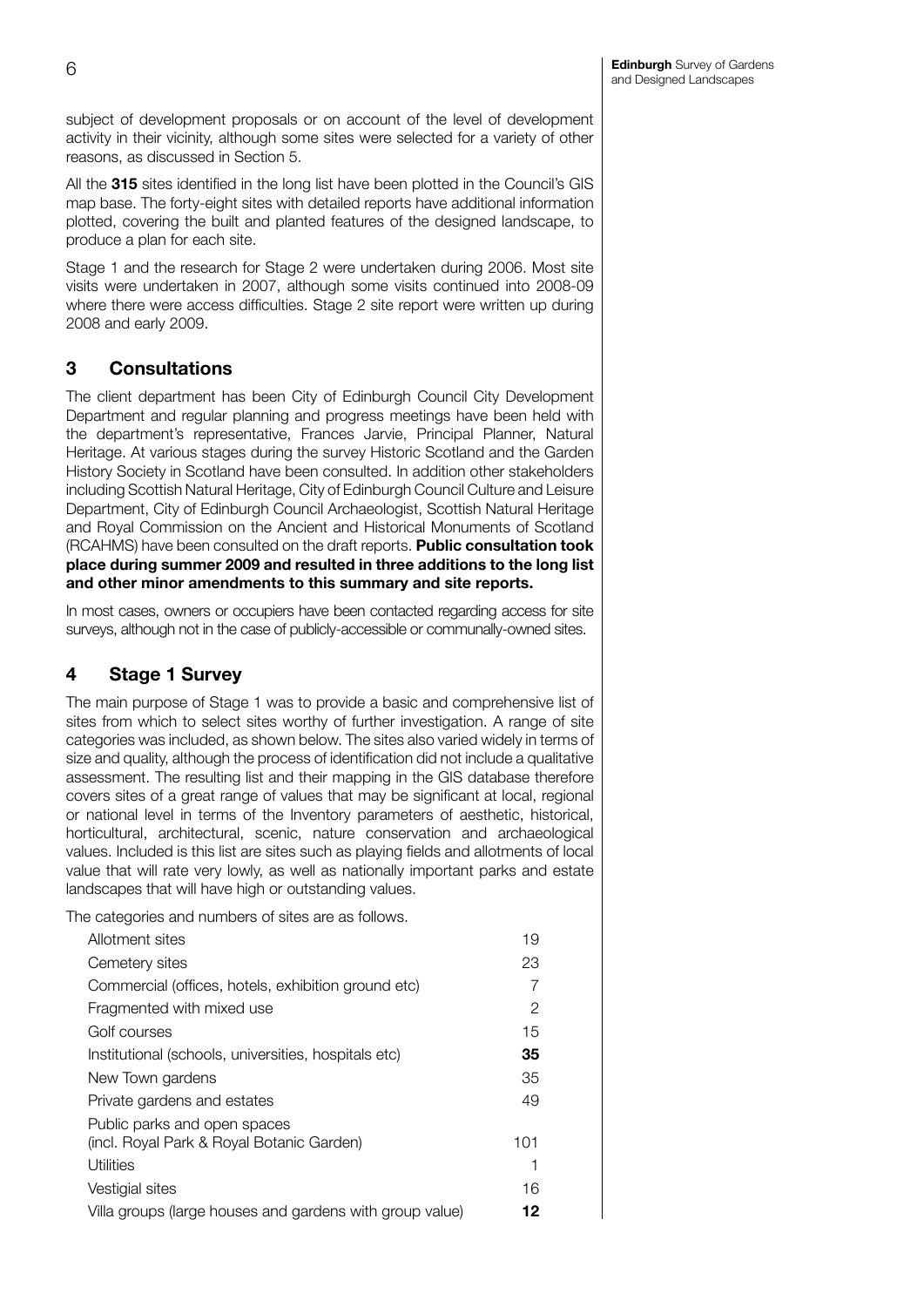The schedule of sites, with brief notes on each site, is included as Appendix 1. The schedule also identifies the Stage 2 priority sites with detailed reports.

## **5 Stage 2 Site Reports**

The priority sites selected for detailed reports relate to the value to be gained from each report rather than an aim to study a representative sample. The detailed report sites are unevenly spread between the site categories and in location across the city. The selection of sites was undertaken by Council representatives and the consultant with the following priorities.

- Sites in areas of the city zoned for development or with high development pressures, notably in the Gogar/Ingliston and Balerno areas of rural west **Edinburgh**
- Other sites of known quality affected by active or predicted development proposals, including sites being marketed with possible use changes
- Institutional sites with a history of regular additional development or change of use, from hospitals to university campuses
- Sites with a perceived need for conservation or understanding of conservation requirements, including historic and 19th century graveyards
- New town gardens that lie outside the group boundary in the *Inventory*
- One individual *Inventory* site was included Hatton due to its conservation needs and to investigate the boundaries given in the *Inventory.*

As a result, the forty-eight sites that were selected are in the following categories. The number of sites was determined by the available budget.

| Cemetery sites                                       |    |
|------------------------------------------------------|----|
| Commercial (offices, hotels, exhibition ground etc)  | 5  |
| Fragmented with mixed use                            | 1  |
| Golf courses                                         | 2  |
| Institutional (schools, universities, hospitals etc) | 13 |
| New Town Gardens                                     | 2  |
| Private gardens and estates                          | 13 |
| Public parks and open spaces                         | 4  |
| Villa groups (houses and gardens with group value)   |    |
|                                                      |    |

In terms of distribution, the forty-eight sites lie within the following Local Plan areas.

| Central    | 12               |
|------------|------------------|
| North-east | $\left( \right)$ |
| North-west |                  |
| Rural west | 20               |
| South-east | 6                |
| South-west | З                |

The site reports are loosely based on the format of the *Inventory*, adapted to reflect the differences the Edinburgh sites. Each is between six and twelve pages long, is illustrated with a site plan, historical maps and graphic representations, and with survey photographs. The report text is arranged under the following headings:

- Reasons for Inclusion
- Location, Setting and Extent
- Main Phases of Development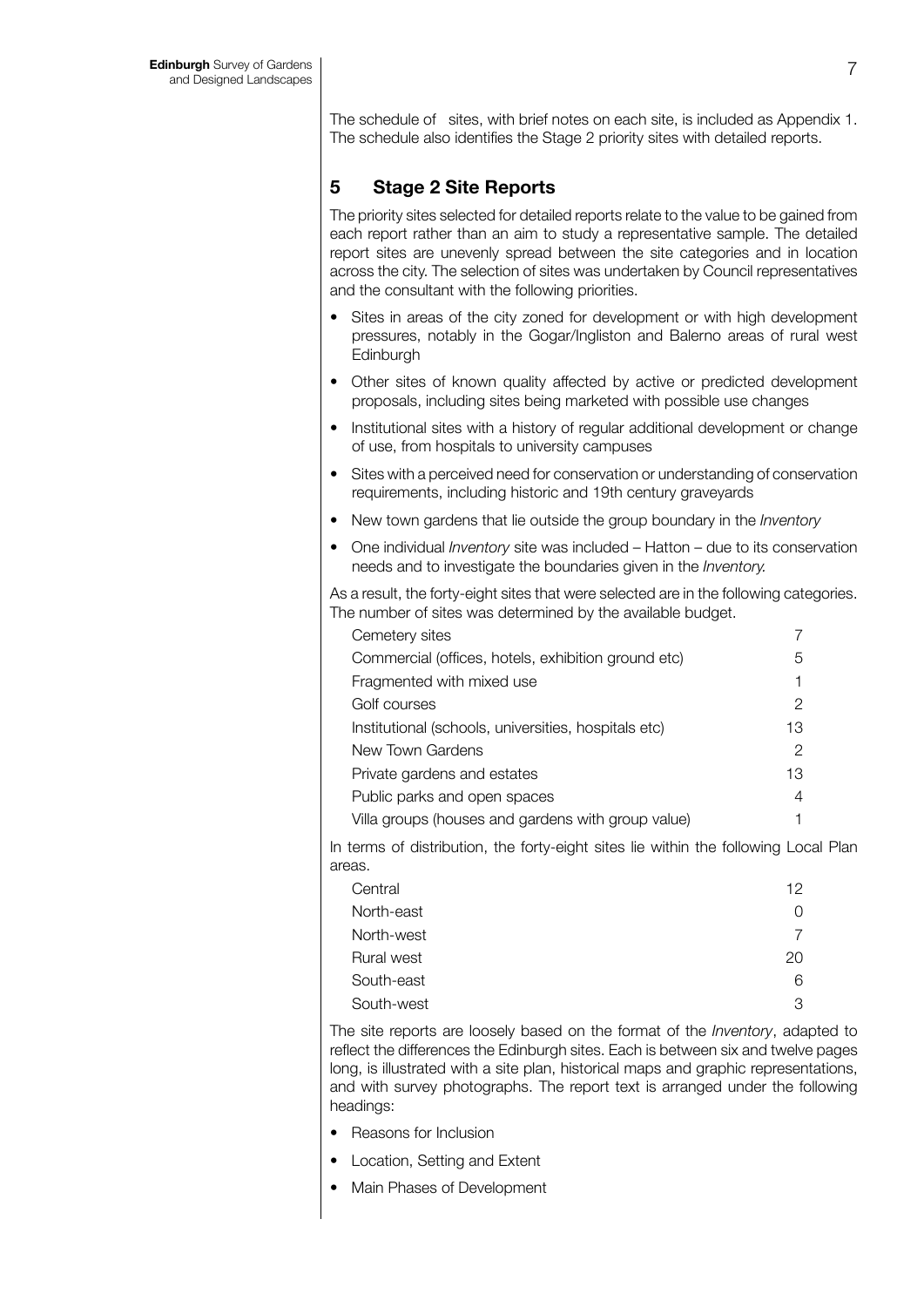- <span id="page-7-0"></span>• History of Landscape Development
- Components of the Designed Landscape
- Public Access
- Future Management Potential
- Assessment of Significance
- Sources

## **6 General Observations**

The forty-eight sites are an unrepresentative sample and so it is difficult to draw findings or conclusions that have any general application. Studies in other areas of Scotland have shown that *Inventory* sites typically represent about 10 to 20% of all historic gardens and designed landscapes nationally, there being many other sites of local or regional value in all parts of the country. The information from the two stages of the Edinburgh survey confirms these findings.

The survey shows that there are many gardens and designed landscape of considerable heritage value in Edinburgh in addition to the *Inventory* sites, with sites such as Ratho Park, Norton House, Gogar Mount, Mortonhall and Edmonstone retaining much of their character, many features and a major contribution to the landscape quality of their vicinity. However, these represent the best sites and all have been affected by development and loss of features to a degree and they are unlikely to be considered of sufficient quality to merit addition to the national *Inventory*.

It is not that Edinburgh did not have more notable gardens and designed landscapes – Dreghorn Castle would be of national importance if it had survived intact – but in an urban or urban fringe location few sites derived from estate landscapes survive in anything like their optimal form. Inevitably, with urban growth through the 20th and early 21st centuries, sites have been developed for residential and institutional use, subject to industrial uses, converted to golf courses and adapted to other uses.

Given the scale of urban growth, what is remarkable about the designed landscapes in Edinburgh is their resilience and the importance that they still play in the urban form and rural scenery of the urban fringe, in accommodating current uses and in the lives of local people. Of the forty-eight sites investigated in detail, two-thirds were significant estate or large villa designed landscapes in the 19th century and all remain in a recognisable form, albeit with areas of development, changed uses and loss of features in some cases. The most resilient of features is the landscape structure of tree belts and woodlands, which survive in areas where other features have been lost, for example within the suburban housing areas east of Dreghorn and west of Mortonhall. The importance of the mature avenues, tree belts and woodlands that continue to play an important role in the cityscape and local scenery cannot be over-emphasised.

The resilience of designed landscapes is evident in a more emphatic way in several campus-type sites where development has, arguably, added to the cultural value of what were fairly ordinary urban fringe designed landscapes. High quality landscape and building design to accommodate new uses of high cultural or commercial value have been achieved at sites as diverse as Riccarton, Gogarburn, Corstorphinehill and Pollock Halls to deliver a modern phase in the history of these sites where their current cultural values far outweigh that of the typical 19th century mansion settings that they replace.

Designed landscapes can be seen to be not only resilient but also highly adaptable. Two hospital sites, that started life as the setting of a tower-house and a farmhouse, have been converted to campuses for Napier University at Craighouse and Craiglockhart. Ratho Park, and to a lesser extent Hanley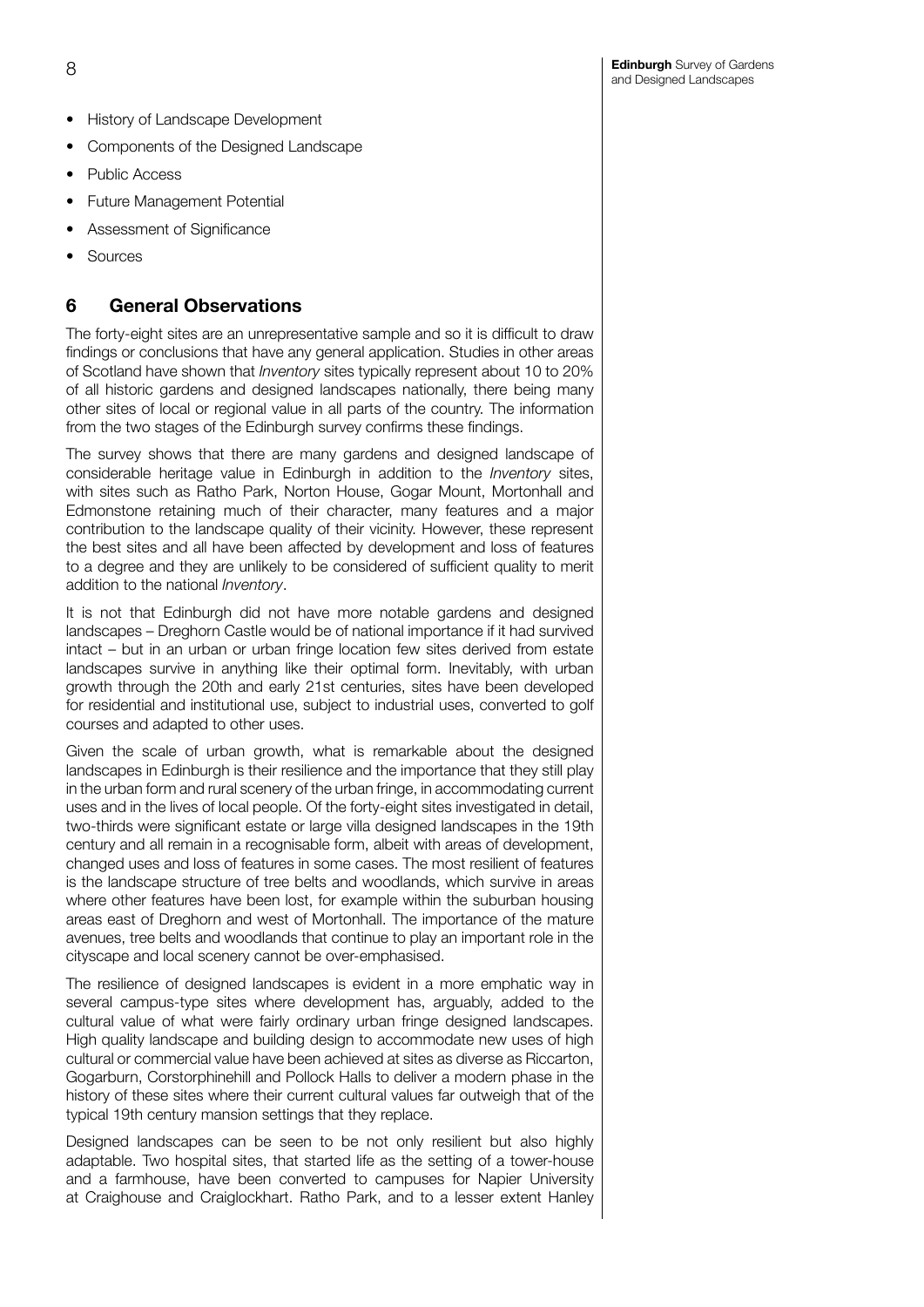(Gogarburn Golf Course), have converted to golf course use with much of their mature parkland character intact, although affected by the common problem of the character of new planting. Many of Edinburgh's public parks started life as estate landscapes, including Inch Park, although it is much reduced in extent and landscape quality. Mortonhall, one of the largest sites and still a privately owned estate, has adapted to its greenbelt position by a diversity of uses, with a high level of public access and including conversion of the mansion-house to apartments. Similarly large, Dreghorn remains a fine spacious setting for good quality barracks architecture, even if the core is divorced from its extensive woodland enclosure. The third landscape of this scale, the Barnton/Cramond sites, have evolved in a more diverse and fragmented way providing a setting for housing as well as golf courses and public open spaces. Of all the highly adapted sites, perhaps Ingliston has fared least well through its phases of use as a motor-racing circuit and exhibition grounds with very little tree structure remaining. The most recently adapted site works more with the historic fabric – the creation of a sculpture park in the grounds of Bonnington House, opening to the public in 2009.

Since WW1 the traditional estate designed landscape has been progressively less viable in its uses of farming, forestry and private recreation, and the extensive built and planted features increasingly expensive to maintain. As the Edinburgh sites show, designed landscapes make very attractive sites for a variety of modern uses – particularly housing, golf courses and institutional uses. In urban fringe situations, the pressures from the expanding urban area are impossible to resist in the long term and this pattern is likely to continue, except where strictly limited by green belt or other policies.

About ten of the report sites are designed landscapes that have survived as private estates where encouragement needs to be given to owners to retain the traditional uses and their built and planted features. This is expensive to do and with low incomes from traditional estate sources – or where productive land may have been sold off – other means of financing upkeep are often necessary. Conservation and green belt policies, listing status and other designations can reduce the opportunities for new sources of income through development. Planning policy in relation to these sites needs to reflect both the need to encourage owners to maintain traditional uses with a viable income and the long-term inevitability of change in these landscapes.

The seven cemetery sites are obviously a distinct and separate group. The onceprivate 19th century cemeteries have been through a difficult period of neglect but now receive a regular if basic level of care, limited by Council resources, with additional inputs from friends groups. However, this is insufficient for their longterm conservation and major problems, like the safety of gravestones, remain. Active graveyards and crematoria, as at Mortonhall, have different problems and lessons may be learned from the privately run crematorium at Warriston.

A category of designed landscape that is quite distinctly of Edinburgh are the grounds of private schools and *hospitals* or charity schools (*pauper palaces*), mostly characterised in strongly-expressed architectural styles with dramatic skylines. Among the detailed reports Fettes College is in this category of site.

Deterioration of the built fabric is a widespread problem. While buildings have often been demolished, many others have been converted to new uses with an assured future life. The extensive features of estate walls, hahas, terraces, garden walls, bridges, garden buildings, gateways and lodges are often neglected, and may be severely deteriorated and dangerous. Ways need to be found to conserve these important features that define site boundaries and add to their richness.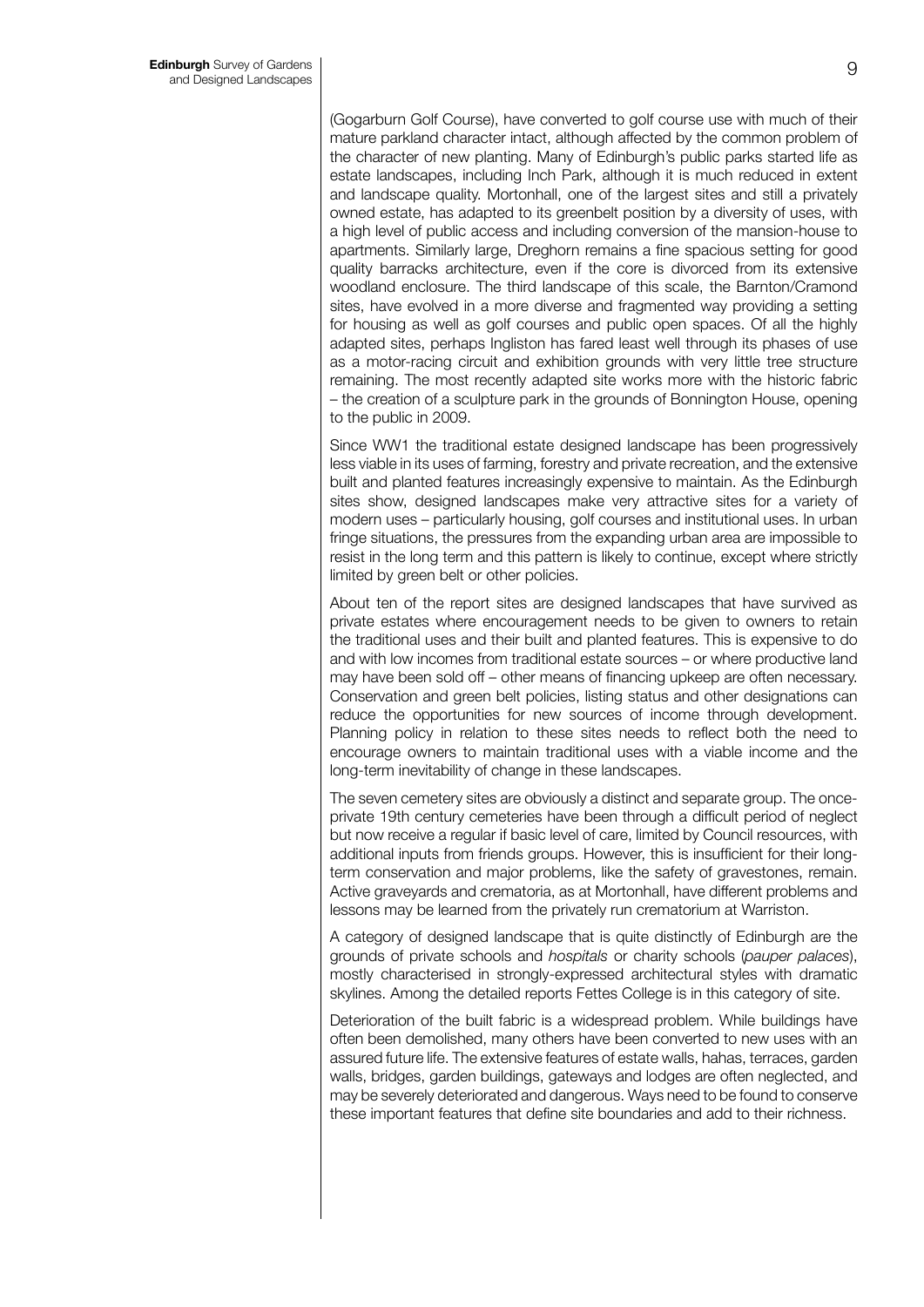### <span id="page-9-0"></span>**7 Recommendations**

- **Many of the 315 sites and all of the forty-eight sites covered by detailed reports are of value as cultural landscapes at a local, regional or national level. This value need to be recognised in the planning process.**
- **Sites of value at a local, regional or national level should be recognised and related to a policy in Local Plans. Planning policy should encourage their conservation and enhancement, protect them from inappropriate development and promote sensitive new design**, in line with advice from the Scottish Government, as set out in Paragraph 3.8 of Scottish Historic Environment Policy (October 2008).
- The survey should not be seen as comprehensive or conclusive. The 'long list' covers a great range of sites of varying quality and was produced as a rough trawl from which to select sites for detailed study. The forty-eight sites with detailed reports are an unrepresentative sample of some of the more significant sites. For the survey to be of use in planning and management generally the long list should be refined and other significant sites added to the forty-eight sites so that all known sites of regional value are recorded. In addition:
	- − other potential new sites of merit should be assessed and included, particularly smaller garden sites
	- entries should be extended and updated as new information becomes available; primary sources may be accessed under a programme of further research.
- Conservation Management Plans, following the guidelines of bodies such as Historic Scotland, Scottish Natural Heritage or the Heritage Lottery Fund, should be required for sites where development is proposed and to coordinate management of sites with fragmented or divided ownership. Such plans can provide the context for successful new development while retaining the features of sites that make them special.
- Tree belts and woodlands are the most persistent feature of designed landscapes and in many cases they survive where buildings and parkland have been lost. Their value in urban form needs recognition and protection through Conservation Area and TPO designations. However, resources also need to be directed at management both on publicly and privately owned sites. Care of mature trees, particularly in respect of health and safety of ageing and potentially dangerous trees, and restocking with young trees for the future are two equally important aspects of management.
- Encouragement should be given also for increased public access, where appropriate, related to core path network planning and the other provisions of the Land Reform Act.
- The survey is of local history interest and should be publicly accessible, on the web and in libraries. Site interpretation of the history of landscape development and social history will also be appropriate in several cases.
- Most of the individual reports include important site-specific recommendations regarding future management that expand on these general issues.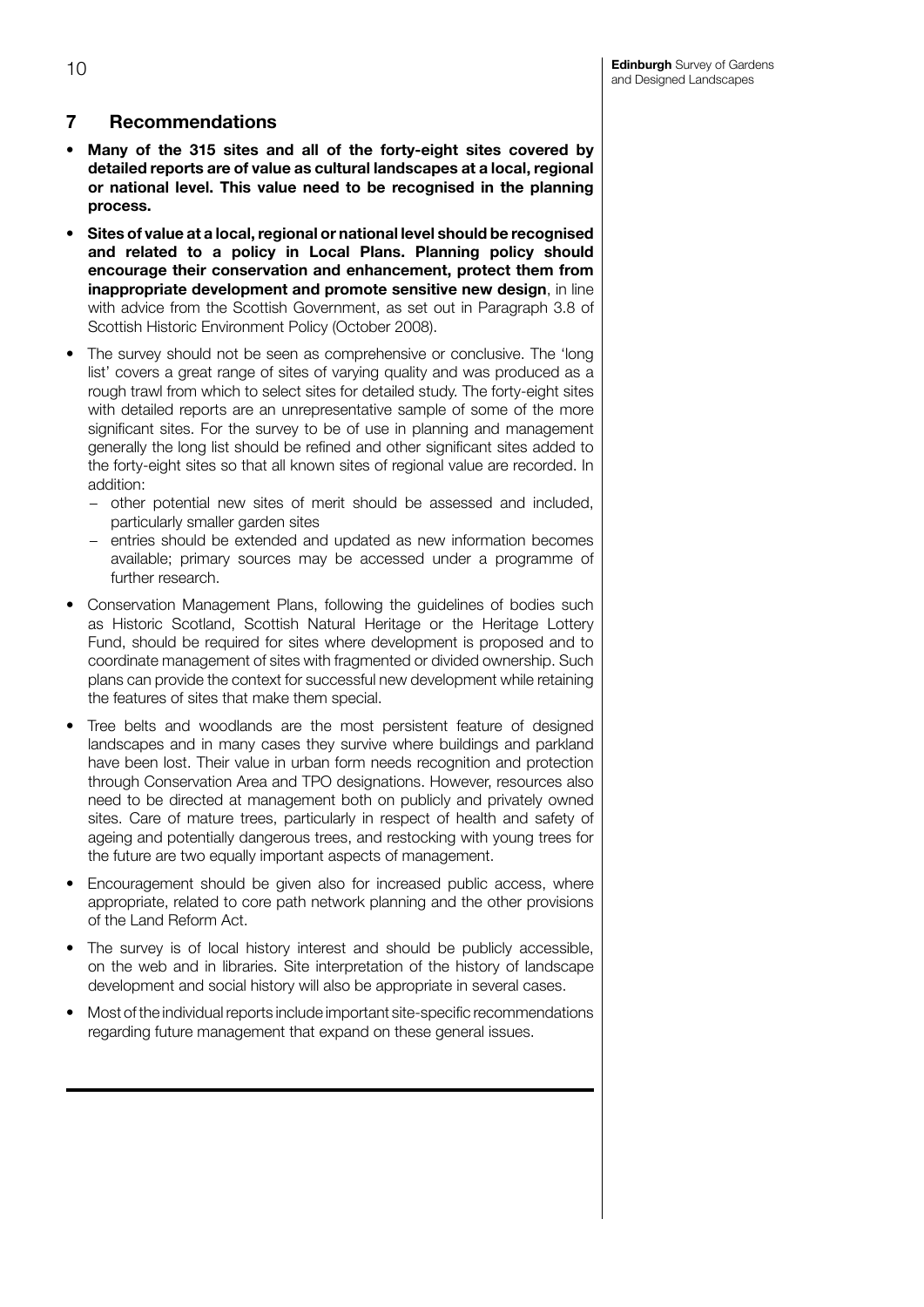#### <span id="page-10-0"></span>**Sources used for Stage 1**

#### **Published Sources**

Byrom, Connie 2005 *The Edinburgh New Town Gardens, 'Blessings as well as Beauties'*

Colvin, Howard 1995 A *Biographical Dictionary of British Architects 1600-1840*

Coventry, Martin 1997 *The Castles of Scotland*

Edwards, B. et al 2005 *Edinburgh : The Making of a Capital City*

Gifford, John et al 1984 *The Buildings of Scotland, Edinburgh*

Harris, Stuart 2002 *The Place Names of Edinburgh*

Historic Scotland and Scottish Natural Heritage 2001 *An Inventory of Gardens & Designed Landscapes in Scotland : Supplementary Volume 1, Lothians*

Land Use Consultants 1987 *An Inventory of Gardens & Designed Landscapes in Scotland : Volume 5, Lothian and Borders*

McKean, Charles 1992 *Edinburgh, an Illustrated Architectural Guide* (RIAS)

McWilliam, Colin 1980 *The Buildings of Scotland, Lothian*

Nimmo, Ian 1996 *Edinburgh's Green Heritage* City of Edinburgh Council

Price, Robert 1992 *Scotland's Golf Courses* 

#### **Maps**

Joan Blaeu *Atlas of Scotland* 1654 NLS

John Adair *A Map of Midlothian - Counties of Scotland* manuscript version c1682 NLS

William Roy *Military Survey of Scotland* 1747-1755 British Library

A & M Armstrong *Map of the Three Lothians* 1773 NLS

John Laurie *Plan of the County of Midlothian* 1763

John Ainslie *Old and New Town of Edinburgh and Leith with the Proposed Docks* 1804 NLS

Charles Thomson *Plan of the Town of Leith and its Environs* 1822 NLS

Lancefield, *Johnston's Plan of Edinburgh & Leith* 1851 NLS

James Knox, *Map of the Shire of Edinburgh* 1816 NLS

Sharp, Greenwood and Fowler *Map of the County of Edinburgh* 1828

John Thomson *Atlas of Scotland* 1832 NLS

Ordnance Survey First edition 1850s

Ordnance Survey Parish map 1898-1904

Ordnance Survey Third edition c1912-15

Sources used for Stage 2, including maps, primary and secondary sources, are given with each site report